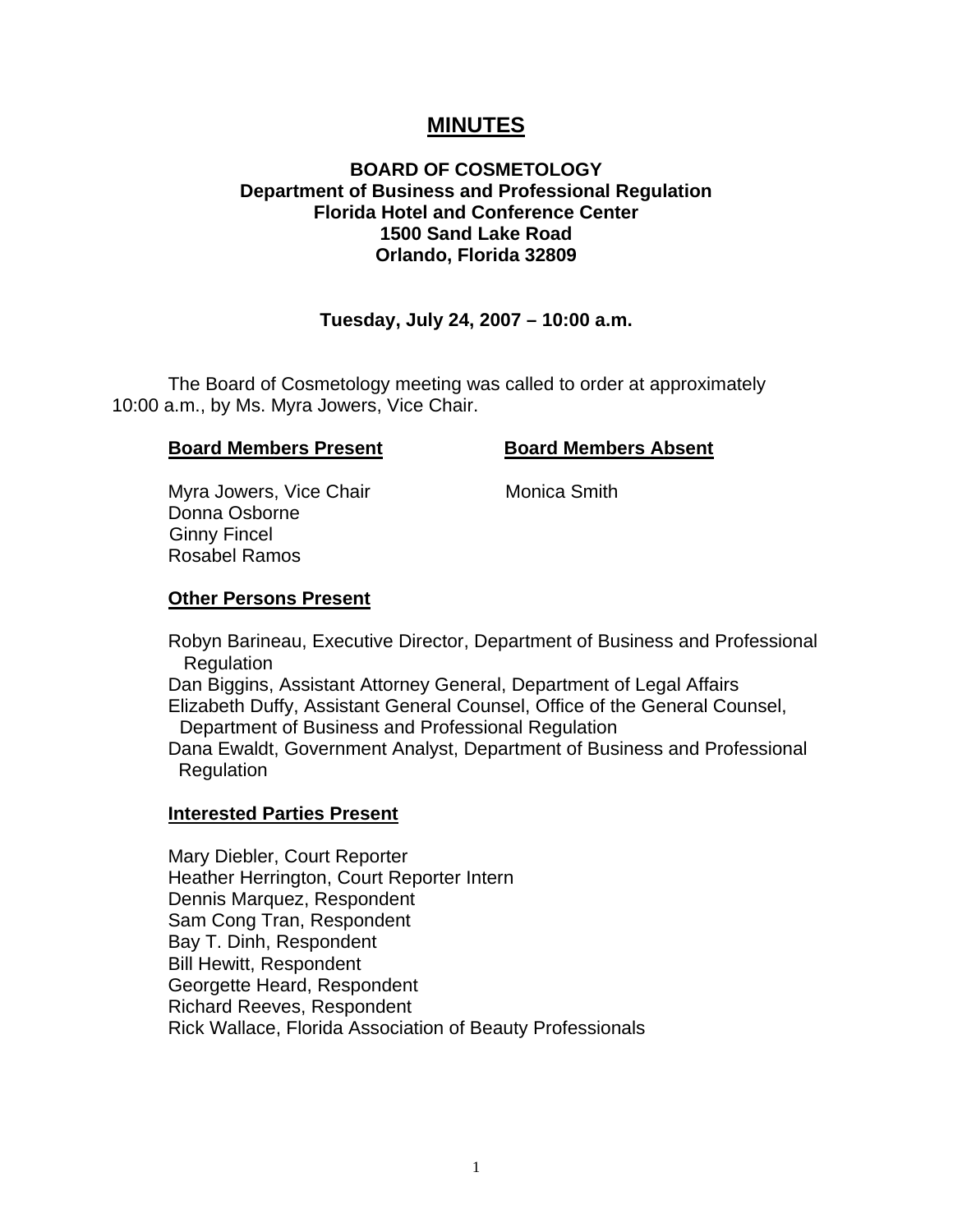The meeting was opened with a roll call and a quorum was established.

#### **Disciplinary Matters**

### **Informal Hearings**

 Regarding Case No. 2006-018252 against Amanda Parisi of Tequesta, the board moved to dismiss this case based on testimony and mitigating circumstances presented by Mr. Dennis Marquez in the related disciplinary matter of Case No. 2006-028469 against Pizzazz At Mirasol Walk.

 Regarding Case No. 2006-062465 against Jenny's Nails of St. Petersburg, Ms. Elizabeth Duffy, Assistant Attorney General, informed the board that the Respondent elected an informal hearing in this matter. Ms. Duffy presented the department's case in this matter and suggested assessing a fine of \$500 and costs of \$99.60. Mr. Sam Cong Tran, salon owner, was present for the meeting and was sworn in by the Court Reporter. Ms. Donna Osborne moved that the board find the Respondent was properly served with the Administrative Complaint, that there was competent and substantial evidence to support the allegations as set forth in the Administrative Complaint, that the Respondent committed the offenses as outlined in the Administrative Complaint, and impose a fine of \$500 and costs of \$99.60 and that the final order incorporate a sixmonth payment plan with the first payment of \$99.60 being due within 30 days of the date of the final order plus five additional monthly payments of \$100 each. Ms. Ginny Fincel seconded the motion. The motion passed unanimously.

 Regarding Case No. 2006-058016 against Juana Padilla of Miami, Ms. Duffy informed the board that the Respondent elected an informal hearing, however, the Respondent was not present for the meeting. Ms. Duffy presented the department's case in this matter and suggested assessing a fine of \$500 and costs of \$124.97. Ms. Osborne moved that the board find the Respondent was properly served with the Administrative Complaint, that there was competent and substantial evidence to support the allegations as set forth in the Administrative Complaint, that the Respondent committed the offenses as outlined in the Administrative Complaint, and impose a fine of \$500 and costs of \$124.97. Ms. Fincel seconded the motion. The motion passed unanimously.

Regarding Case No. 2006-005335 against Manuel Dela Torre of Lake Worth, Ms. Duffy informed the board that the Respondent elected an informal hearing, however, the Respondent was not present for the meeting. Ms. Duffy presented the department's case in this matter and suggested assessing a fine of \$2,000 and costs of \$99.96. Ms. Osborne moved that the board find the Respondent was properly served with the Administrative Complaint, that there was competent and substantial evidence to support the allegations as set forth in the Administrative Complaint, that the Respondent committed the offenses as outlined in the Administrative Complaint, and impose a fine of \$2,000 and costs of \$99.96. Ms. Jowers seconded the motion. The motion passed unanimously. Due to numerous prior unpaid unlicensed activity disciplinary matters against this Respondent, the Board requested Ms. Duffy have local law enforcement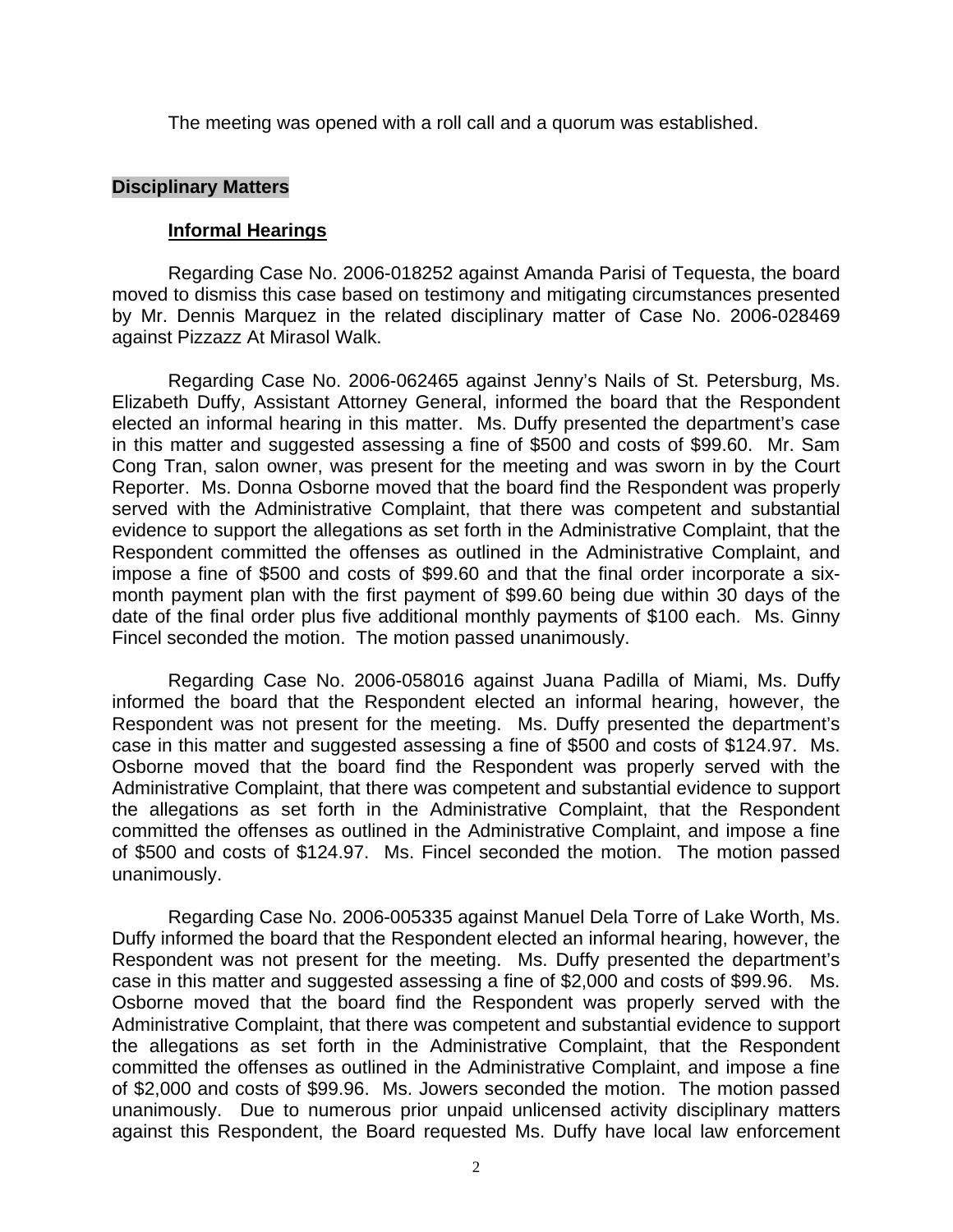accompany the department's inspectors while issuing a cease and desist order in accordance to their rule.

 Regarding Case Nos. 2006-062621 and 2006-062628 against Nicest Nails and Khanh Van Nguyen of Tampa, Ms. Duffy informed the board that the Respondent elected an informal hearing in this matter, however, the Respondent was not present for the meeting. Ms. Duffy presented the department's case in this matter and suggested assessing a fine of \$500 and costs of \$84.55. Ms. Duffy informed the board that all fines and costs are paid in full. Ms. Osborne moved that the board find the Respondent was properly served with the Administrative Complaint, that there was competent and substantial evidence to support the allegations as set forth in the Administrative Complaint, that the Respondent committed the offenses as outlined in the Administrative Complaint and impose a fine of \$500 and costs of \$84.55. Ms. Fincel seconded the motion. The motion passed unanimously.

 Regarding Case Nos. 2006-062554 and 2006-062569 against Nails R Us and Bay T. Dinh of Tampa, Ms. Duffy informed the board that the Respondent elected an informal hearing in this matter. Ms. Bay T. Dinh was present for the meeting and was sworn in by the Court Reporter. Ms. Duffy presented the department's case in this matter and suggested assessing a fine of \$500 and costs of \$58.28. Ms. Dinh offered testimony stating that the liquid nail product was purchased in good faith based on the fact that the bottle was labeled "No MMA". Ms. Dinh presented the container demonstrating the misleading label. Ms. Dinh stated that when she initially opened the bottle and noticed the strong odor she immediately stopped using the product and notified the supplier. Ms. Osborne moved that the board find the Respondent was properly served with the Administrative Complaint, that there was competent and substantial evidence to support the allegations as set forth in the Administrative Complaint, that the Respondent committed the offenses as outlined in the Administrative Complaint and impose a fine of \$500 and costs of \$58.28 and that the final order incorporate a six-month payment plan with the first payment of \$58.28 being due within 30 days of the date of the final order plus five additional monthly payments of \$100 each. Ms. Ginny Fincel seconded the motion. The motion passed unanimously.

 Regarding Case No. 2006-016842 against Nam Nguyen of Palm Beach, Ms. Duffy informed the board that the Respondent elected an informal hearing in this matter however, she was not present for the meeting. Ms. Duffy presented the department's case in this matter and suggested assessing a fine of \$1,250 and costs of \$410.98. Discussion ensued regarding the Respondent's history of non-compliance and willful repeated acts of various sanitation violations. Ms. Osborne moved that the board find the Respondent was properly served with the Administrative Complaint, that there was competent and substantial evidence to support the allegations as set forth in the Administrative Complaint, that the Respondent committed the offenses as outlined in the Administrative Complaint, and impose a fine of \$1,250 and costs of \$410.98, plus a six-month suspension of the Respondent's Nail Specialist registration, number FV548973, due to the Respondent's history of non-compliance and repeated acts of sanitation violations. Ms. Jowers seconded the motion. The motion passed unanimously.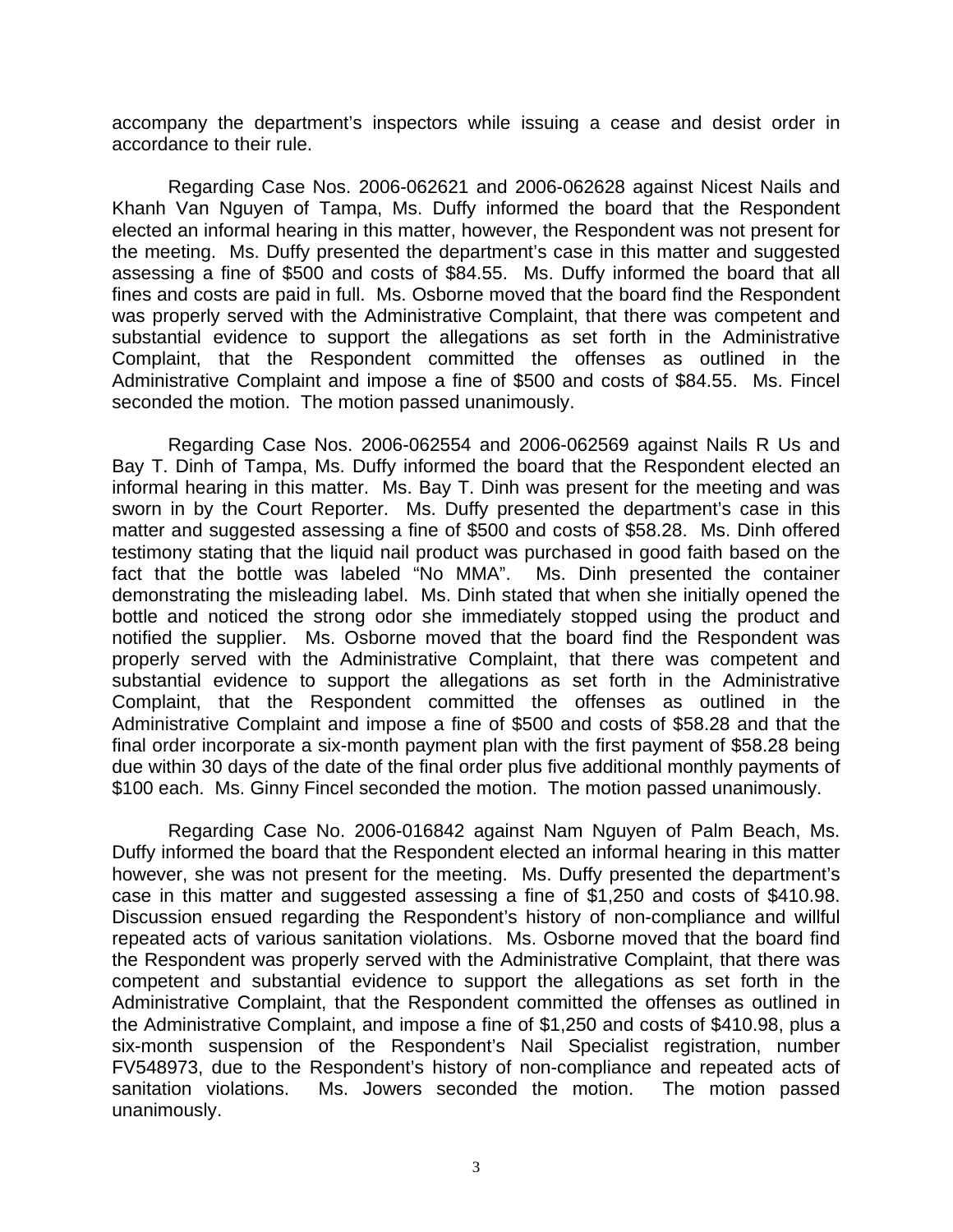Regarding Case No. 2006-028469 against Pizzazz At Mirasol Walk, Inc., of Wellington, Ms. Duffy informed the board that the Respondent elected an informal hearing in this matter. Mr. Dennis Marquez was present for the meeting and was sworn in by the Court Reporter. Ms. Duffy presented the department's case in this matter and suggested assessing a fine of \$1,250 and costs of \$152.30. Mr. Marquez offered mitigation regarding Ms. Parisi's actions of renewal of her cosmetology license and that the license was renewed prior to the expiration date. Mr. Marquez stated that Ms. Parisi completed the required continuing education prior to the renewal expiration date. Mr. Marquez also presented the board with a copy of Ms. Parisi's bank statement indicating that a \$30 debit payment was made to the Department of Business and Professional Regulation on November 1, 2005. Ms. Osborne moved that the board dismiss count one of the Administrative Complaint that cited the salon for permitting Ms. Parisi to work on an expired cosmetology license and dismiss count three that cited the salon for engaging in willful or repeated violations. Ms. Osborne moved that the board find the Respondent was properly served with the Administrative Complaint, that there was competent and substantial evidence to support the allegations as set forth in the Administrative Complaint count two, that the Respondent committed the offenses as outlined in the Administrative Complaint, and impose a fine of \$50 and costs of \$152.30. Ms. Fincel seconded the motion. The motion passed unanimously.

 Regarding Case Nos. 2006-064289 and 2006-064311 against Ruby Nails and Hong D. Nguyen of Auburndale, Ms. Duffy informed the board that the Respondent requested an informal hearing in this matter. Mr. Bill Hewitt was present for the meeting representing Ms. Hong D. Nguyen. Mr. Hewitt was sworn in by the Court Reporter. Ms. Duffy presented the department's case in this matter and suggested assessing a fine of \$500 and costs of \$71.56. Ms. Osborne moved that the board find the Respondent was properly served with the Administrative Complaint, that there was competent and substantial evidence to support the allegations as set forth in the Administrative Complaint, that the Respondent committed the offenses as outlined in the Administrative Complaint and impose a fine of \$500 and costs of \$71.56. Ms. Fincel seconded the motion. The motion passed unanimously.

 Regarding Case No. 2007-000718 against Sky High Salon and Barbershop of Orlando, Ms. Duffy requested that this disciplinary case be pulled from the agenda to be considered at a later date.

 Regarding Case Nos. 2006-064366 and 2006-064381 against Thang C. Doan and Nail Jazz of Tampa, Ms. Duffy requested these disciplinary cases be pulled from the agenda to be considered at a later date.

 Regarding Case No. 2006-016832 against Thuy-Tien T. Tran, owner of Sister Nail, of Hobe Sound, Ms. Duffy informed the board that the Respondent requested an informal hearing in this matter, however, he was not present for the meeting. Ms. Duffy presented the department's case in this matter and suggested assessing a fine of \$1,000 and costs of \$378.98. Ms. Duffy informed the board that all fines and costs are paid in full. Discussion ensued regarding the Respondent's history of non-compliance and willful repeated acts of sanitation violations. Ms. Osborne moved that the board find the Respondent was properly served with the Administrative Complaint, that there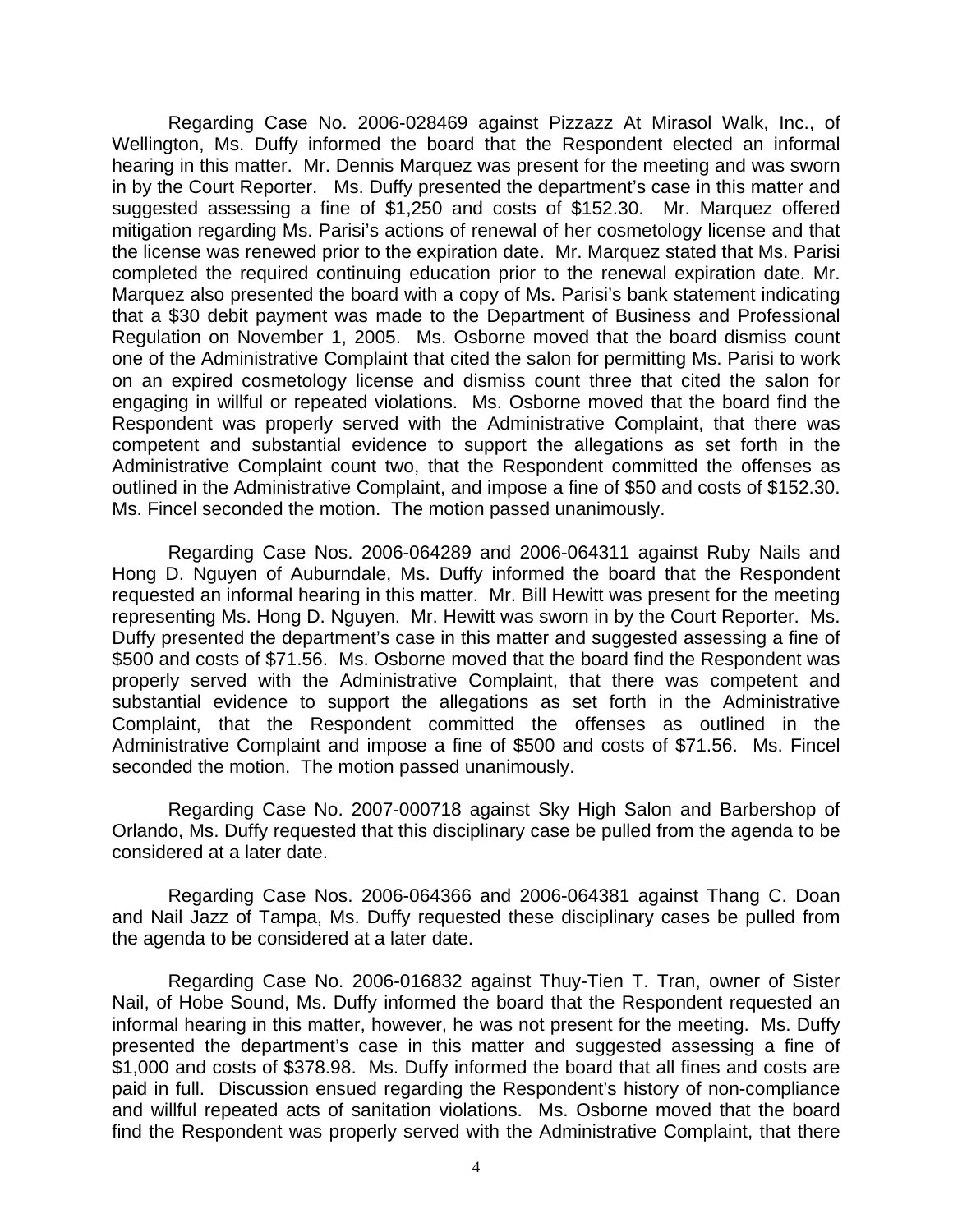was competent and substantial evidence to support the allegations as set forth in the Administrative Complaint, that the Respondent committed the offenses as outlined in the Administrative Complaint, and impose a fine of \$1,000 and costs of \$378.98, plus a six-month suspension of the Respondent's Full Specialist registration, number FS7084, due to aggravating circumstances of repeated violations. Ms. Fincel seconded the motion. The motion passed unanimously.

 Regarding Case No. 2006-016839 against Thuy-Tien T. Tran, owner of Excel Nails, of Hobe Sound, Ms. Duffy informed the board that the Respondent requested an informal hearing in this matter, however, he was not present for the meeting. Ms. Duffy presented the department's case in this matter and suggested assessing a fine of \$1,250 and costs of \$422.26. Ms. Duffy informed the board that all fines and costs are paid in full. Discussion ensued regarding the Respondent's history of non-compliance and willful repeated acts of sanitation violations. Ms. Osborne moved that the board find the Respondent was properly served with the Administrative Complaint, that there was competent and substantial evidence to support the allegations as set forth in the Administrative Complaint, that the Respondent committed the offenses as outlined in the Administrative Complaint, and impose a fine of \$1,250 and costs of \$422.26, plus a six-month suspension of the Respondent's Full Specialist registration, number FS7084, in addition to the suspension associated with Case No. 2006-016832. Ms. Fincel seconded the motion. The motion passed unanimously.

 Regarding Case No. 2006-005352 against Thy Thy's Nails of Boca Raton, Ms. Duffy informed the board that the Respondent requested an informal hearing in this matter, however was not present for the meeting. Ms. Duffy presented the department's case and suggested assessing a fine of \$1,000 and costs of \$360.16. Ms. Duffy informed the board that, to date, a partial payment of \$250 has been paid. Ms. Osborne moved that the board find the Respondent was properly served with the Administrative Complaint, that there was competent and substantial evidence to support the allegations as set forth in the Administrative Complaint, that the Respondent committed the offenses as outlined in the Administrative Complaint and impose a fine of \$1,000 and costs of \$360.16 and that the final order incorporate a six-month payment plan with the first payment of \$110.16 being due within 30 days of the date of the final order plus five additional monthly payments of \$200 each. Ms. Fincel seconded the motion. The motion passed unanimously.

 Regarding Case No. 2006-034226 against Top Nails Tech of West Palm Beach, Ms. Duffy requested that this disciplinary case be pulled from the agenda to be considered at a later date.

#### **Motions for Waiver of Rights and Final Order**

 Regarding Case No. 2006-016845 against Maria Miranda of Fort Pierce, Ms. Duffy informed the board that the case was agended as a Motion for Waiver of Rights, however, Ms. Duffy requested the board proceed with an informal hearing since the Respondent, Ms. Maria Miranda, was present for the meeting. Ms. Duffy presented the department's case and suggested assessing a fine of \$1,050 and costs of \$144.98. Ms. Duffy informed the board that all fines and costs were paid in full. Ms. Miranda was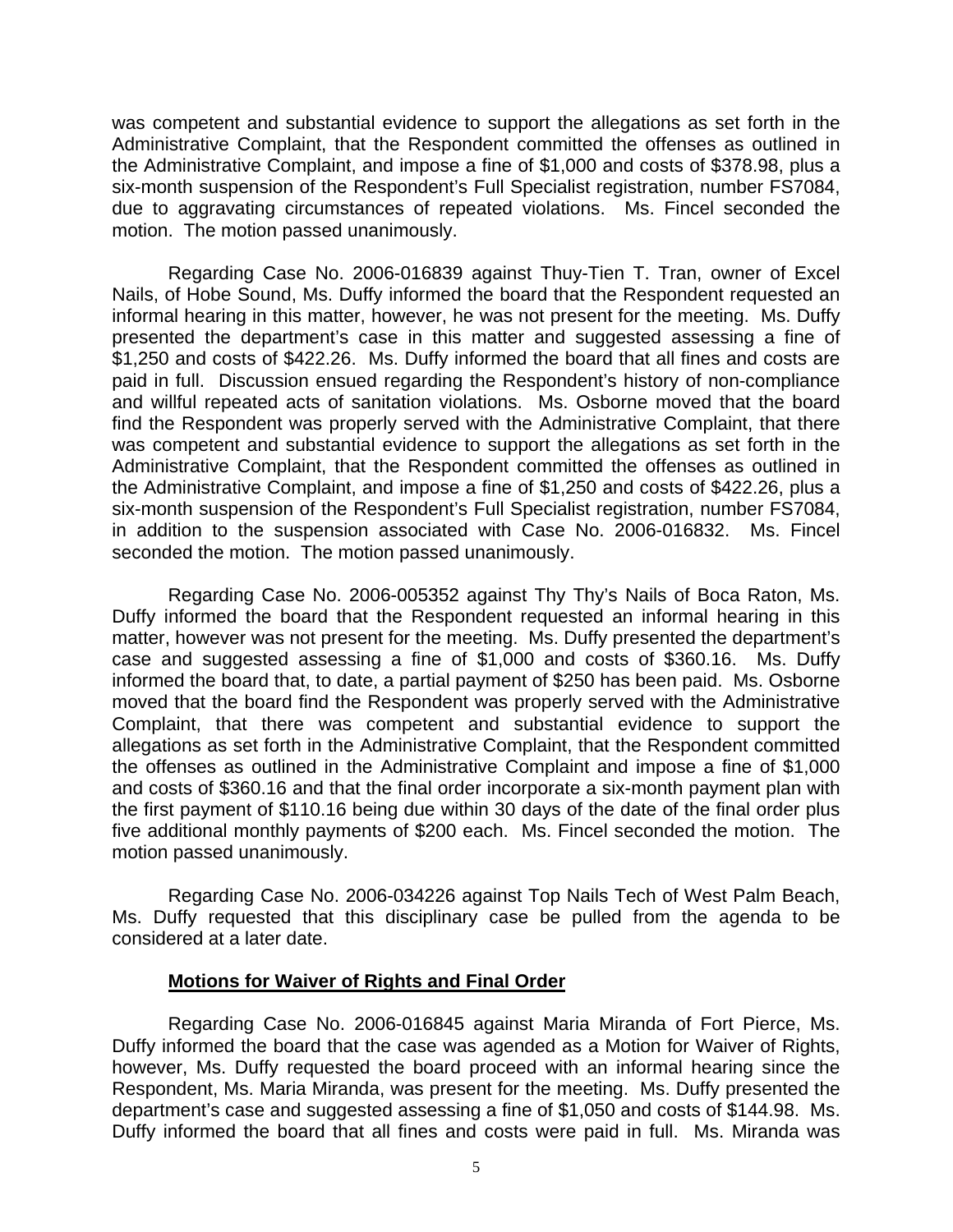sworn in by the Court Reporter. Ms. Osborne moved that the board find the Respondent was properly served with the Administrative Complaint, that there was competent and substantial evidence to support the allegations as set forth in the Administrative Complaint, that the Respondent committed the offenses as outlined in the Administrative Complaint, and impose a fine of \$1,050 and costs of \$144.98. Ms. Fincel seconded the motion and the motion passed unanimously.

 Regarding Case No. 2006-068880 against Changing Faces Hair Design of Orlando, Ms. Duffy requested that this disciplinary case be pulled from the agenda to be considered at a later date.

 Regarding Case No. 2006-065838 against Kadija African Hair Braiding of Jacksonville, Ms. Duffy presented the department's case and suggested assessing a fine of \$1,000 and costs of \$141.29. The Respondent was not present for the meeting. Ms. Osborne moved that the board find the Respondent was properly served with the Administrative Complaint, the Respondent failed to respond within 21 days thereby waiving their right to elect a hearing in the matter, that the board accept the allegations as stated in the Administrative Complaint and adopt them as the findings of fact and conclusions of law of the board and impose a fine of \$1,000 and costs of \$141.29, plus a three-month suspension of the Respondent's cosmetology salon license number CE9962654 due to aggravating circumstances of repeated violations. Vice Chair Jowers seconded the motion. The motion passed unanimously.

 Regarding Case No. 2006-068714 against Mastercuts #918 of Leesburg, Ms. Duffy presented the department's case and suggested assessing a fine of \$500 and costs of \$27.85. The Respondent was not present for the meeting. Ms. Osborne moved that the board find that the Respondent was properly served with the Administrative Complaint, the Respondent failed to respond within 21 days thereby waiving their right to elect a hearing in the matter, that the board accept the allegations as stated in the Administrative Complaint and adopt them as the findings of fact and conclusions of law of the board and impose a fine of \$500 and costs of \$27.85. Ms. Fincel seconded the motion and the motion passed unanimously.

 Regarding Case No. 2006-062645 against New York Nails JM, Inc., of St. Petersburg, Ms. Duffy presented the department's case and suggested assessing a fine of \$1,000 and costs of \$84.55. The Respondent was not present for the meeting. Ms. Osborne moved that the board find that the Respondent was properly served with the Administrative Complaint, the Respondent failed to respond within 21 days thereby waiving their right to elect a hearing in the matter, that the board accept the allegations as stated in the Administrative Complaint and adopt them as the findings of fact and conclusions of law of the board and impose a fine of \$1,000 and costs of \$84.55. Ms. Jowers seconded the motion and the motion passed unanimously.

 Regarding Case No. 2006-028465 against Top Nails of Tequesta, Ms. Duffy presented the department's case and suggested assessing a fine of \$1,500 and costs of \$152.03. The Respondent was not present for the meeting. Ms. Osborne moved that the board find the Respondent was properly served with the Administrative Complaint, the Respondent failed to respond within 21 days thereby waiving their right to elect a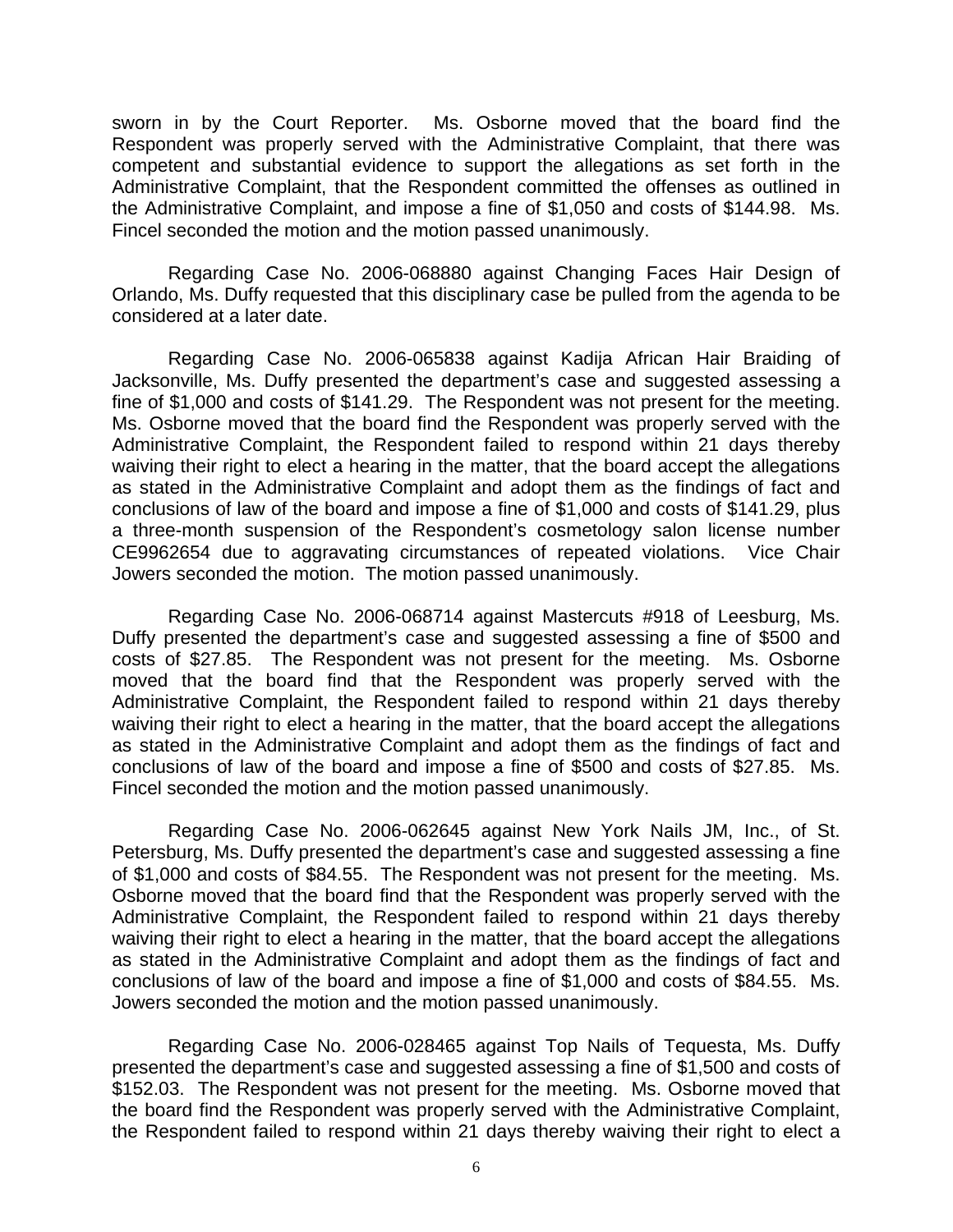hearing in the matter, that the board accept the allegations as stated in the Administrative Complaint and adopt them as the findings of fact and conclusions of law of the board and impose a fine of \$1,500 and costs of \$152.03. Ms. Jowers seconded the motion and the motion passed unanimously.

 Unless otherwise stated, by appropriate motion the board found that the Respondent was properly served with the Administrative Complaint, the Respondent failed to respond within 21 days thereby waiving their right to elect a hearing in this matter, the board accepted the allegations as stated in the Administrative Complaint and adopted them as the findings of fact and conclusions of law of the board, and imposed the penalties shown below:

- **Angela Mowry; Trinity** Case No. 2006-069297 \$500 fine and \$27.85 costs
- **Ashley Lozier; Tampa** Case No. 2006-026687 \$500 fine and \$44.47 costs
- Best Nails & Spa and Bensen T. Stockinger; Haines City Case Nos. 2006-064334 and 2006-064345 \$500 fine and \$184.66 costs
- **Erin Brittany Spence; Tallahassee** Case No. 2006-046886 \$500 fine and \$90.33 costs
- **First Nails and Tu Tranh Nguyen; Tampa** Case Nos. 2006-062641 and 2006-062631 \$500 fine and \$51.71 costs
- Koukla Hair Boutique, Inc.; Miami Case No. 2006-031062 \$500 fine and \$186.59 costs
- **Latoya Harvey; West Palm Beach** Case No. 2006-000935 \$500 fine and \$95.68 costs
- **Lovable Looks, Inc.; Cocoa** Case No. 2007-004424 \$500 fine and \$14.08 costs
- **Nails Right Now; Plantation** Case No. 2007-007417 \$1,000 fine and \$14.08 costs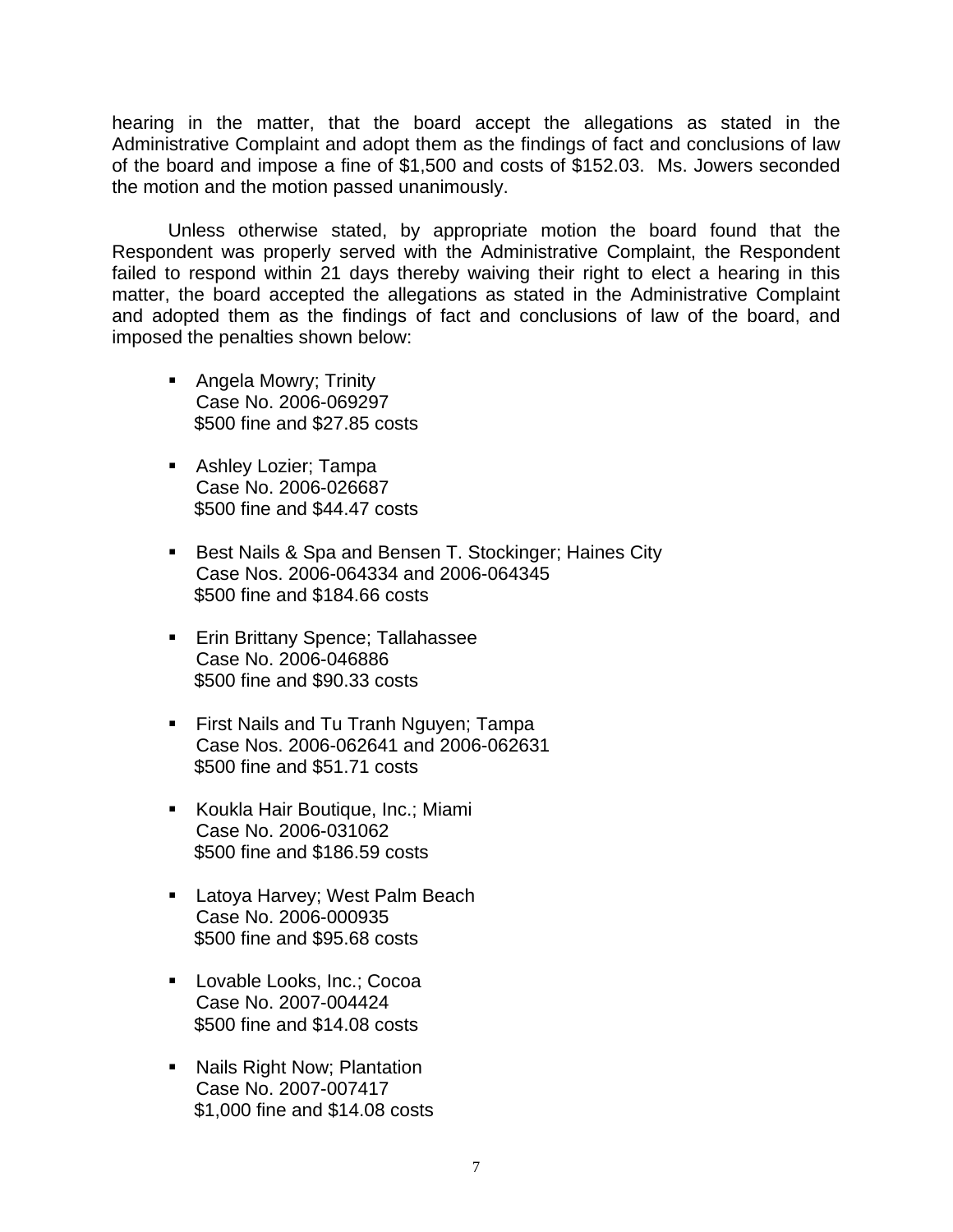- Nicecuts, Inc.; Coral Springs Case No. 2007-002734 \$500 fine and \$18.77 costs
- **Qing Zhoa Yan; Tampa** Case No. 2006-056074 \$500 fine and \$86.06 costs
- Shalita Parks; Tampa Case No. 2006-066695 \$500 fine and \$63.84 costs
- Thanh N. Phan and Venus Nails; Orlando Case Nos. 2006-055395 and 2006-055399 \$500 fine and \$25.19 costs
- Yes Nails; Tampa Case No. 2006-056085 \$500 fine and \$89.75 costs

## **Settlement Stipulations**

 Regarding Case Nos. 2006-033670 and 2006-041867 against Fantastic Sam's of Valrico, Ms. Duffy presented the department's case and suggested assessing a fine of \$1,000 and costs of \$236.80. Ms. Duffy informed the board that the Respondent entered into a Settlement Stipulation agreement, however, the Respondent was present and requests to withdraw the Settlement Stipulation agreement and proceed with an informal hearing in this matter. Mr. Richard Reeves, the salon owner, and Ms. Georgette Heard, the area supervisor, were present for the meeting. Mr. Reeves and Ms. Heard were sworn in by the Court Reporter. Mr. Reeves stated that he did not dispute the facts. Ms. Donna Osborne moved that the board find the Respondent was properly served with the Administrative Complaint, that there was competent and substantial evidence to support the allegations as set forth in the Administrative Complaint, that the Respondent committed the offenses as outlined in the Administrative Complaint, and impose a fine of \$1,000 and costs of \$236.80. Ms. Fincel seconded the motion. The motion passed unanimously.

 Regarding Case No. 2006-012569 against Rubiela Medina of Lake Worth, Ms. Duffy requested that this disciplinary case be pulled from the agenda to be considered at a later date.

 Unless otherwise stated, by appropriate motion the board found the Respondent to have committed the offenses as alleged in the Administrative Complaint and adopted the Stipulation of the parties as the board's final action regarding a penalty to be imposed on the Respondent as follows: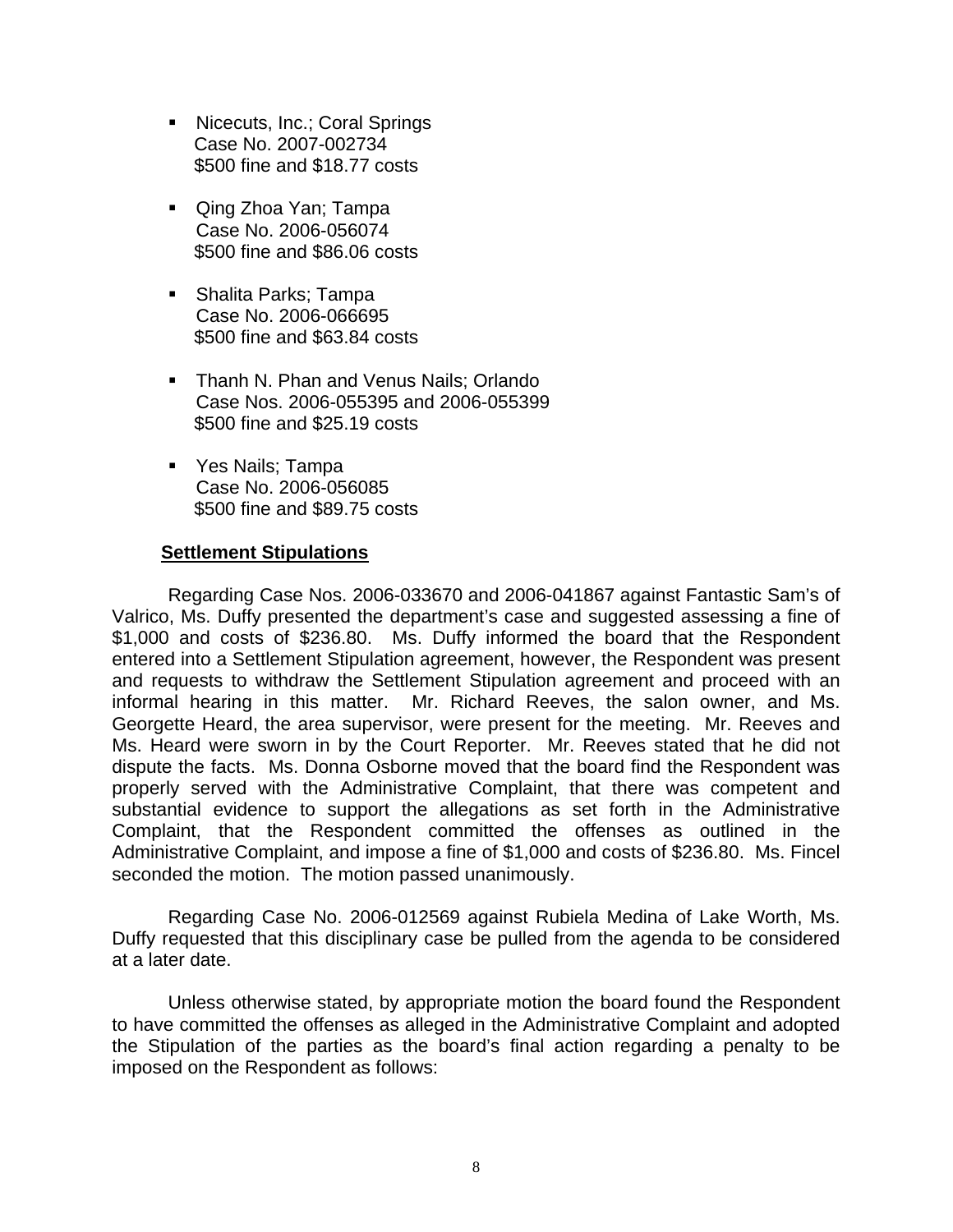- Classic Nails and Dung Xuan Tran; Tampa Case Nos. 2006-064384 and 2006-064388 \$500 fine and \$208.51 costs
- **Classic Nails and Ken Van Ho; Tampa** Case Nos. 2006-062590 and 2006-062573 \$500 fine and \$74.70 costs
- **Cuong Quoc Diep; Port St. Lucie** Case No. 2006-015160 \$1,250 fine and \$410.98 costs
- Cynthia Dang and Day Spa At Citrus; Tampa Case Nos. 2006-042204 and 2006-042195 \$500 fine and \$120.74 costs
- **IF In Style Nail and Spa; Davenport** Case No. 2006-010555 \$500 fine and \$338.40 costs
- **E** Linda Nails and Diem Xuan Thi Nguyen; Tampa Case Nos. 2006-064358 and 2006-034355 \$500 fine and \$74.70 costs
- **Lovely Nails and Spa Corporation; Tampa** Case No. 2006-041868 \$500 fine and \$74.70 costs
- **Modern Nails and Khanh T. Nguyen; Tampa** Case Nos. 2006-042176 and 2006-042186 \$500 fine and \$110.60 costs
- **Thang Gia Tran and Lee Nails; Gulfport** Case Nos. 2006-062605 and 2006-062600 \$1,000 fine and \$51.71 costs
- **Thanh Trung Thai and Best Nails; Sarasota** Case Nos. 2006-064282 and 2006-064284 \$500 fine and \$84.55 costs
- **Tiffany Roy; Brandon** Case No. 2006-057549 \$500 fine and \$116.87 costs
- Wonder Nails; West Palm Beach Case No. 2006-034229 \$1,500 fine and \$166.68 costs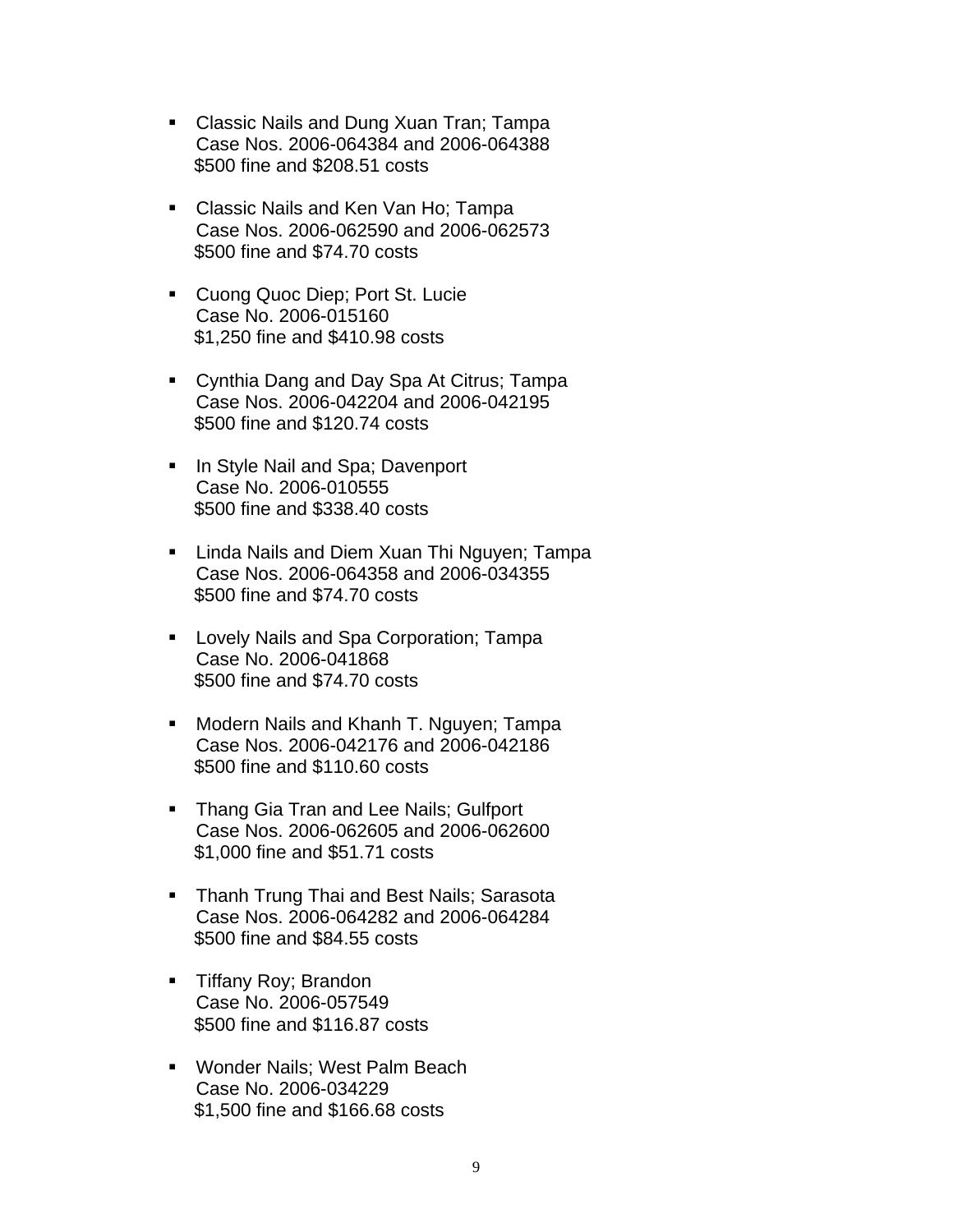## **Department Attorney Report**

Ms. Duffy informed the board that as of July 19, 2007, there are 198 open cosmetology cases in the legal section.

## **Applications**

### **Motion to Reconsider**

### **Continued Education Course Applications**

 Go To Learn, LLC., d/b/a FAB (Formerly Known as North Florida Cosmetology Institute) AAA Continuing Education for Salon Professionals – 16 Hours Home Study & Internet By appropriate motion, the continuing education course renewal application was denied by the board at their July 23, 2007, board meeting based on inconsistencies of the copyright editions and updates of reference materials. The board agreed to allow Mr. Rick Wallace, co-

Executive Director of Florida Association of Beauty Professionals, to resubmit a newer, updated course application since it was discovered that an incorrect course outline and material was submitted to the department by his office. Ms. Osborne moved that the board vacate the denial of the July 23, 2007, board meeting. Vice Chair Jowers seconded the motion and the motion passed unanimously. After review and discussion of the new course outline and material, Ms. Osborne moved that the board approve the material as presented. Vice Chair Jowers seconded the motion. The motion passed unanimously.

Go To Learn, LLC., d/b/a FAB

(Formerly Known as North Florida Cosmetology Institute)

HIV/AIDS Awareness – 2 Hours Home Study & Internet

By appropriate motion, the continuing education course renewal application was denied by the board at their July 23, 2007, board meeting based on inconsistencies of the copyright editions and updates of reference materials. The board agreed to allow Mr. Rick Wallace, co-Executive Director of Florida Association of Beauty Professionals, to resubmit a newer, updated course application since it was discovered that an incorrect course outline and material was submitted to the department by his office. Ms. Osborne moved that the board vacate the denial of the July 23, 2007, board meeting. Vice Chair Jowers seconded the motion and the motion passed unanimously. After review and discussion of the new course outline and material, Ms. Osborne moved that the board approve the material as presented. Vice Chair Jowers seconded the motion. The motion passed unanimously.